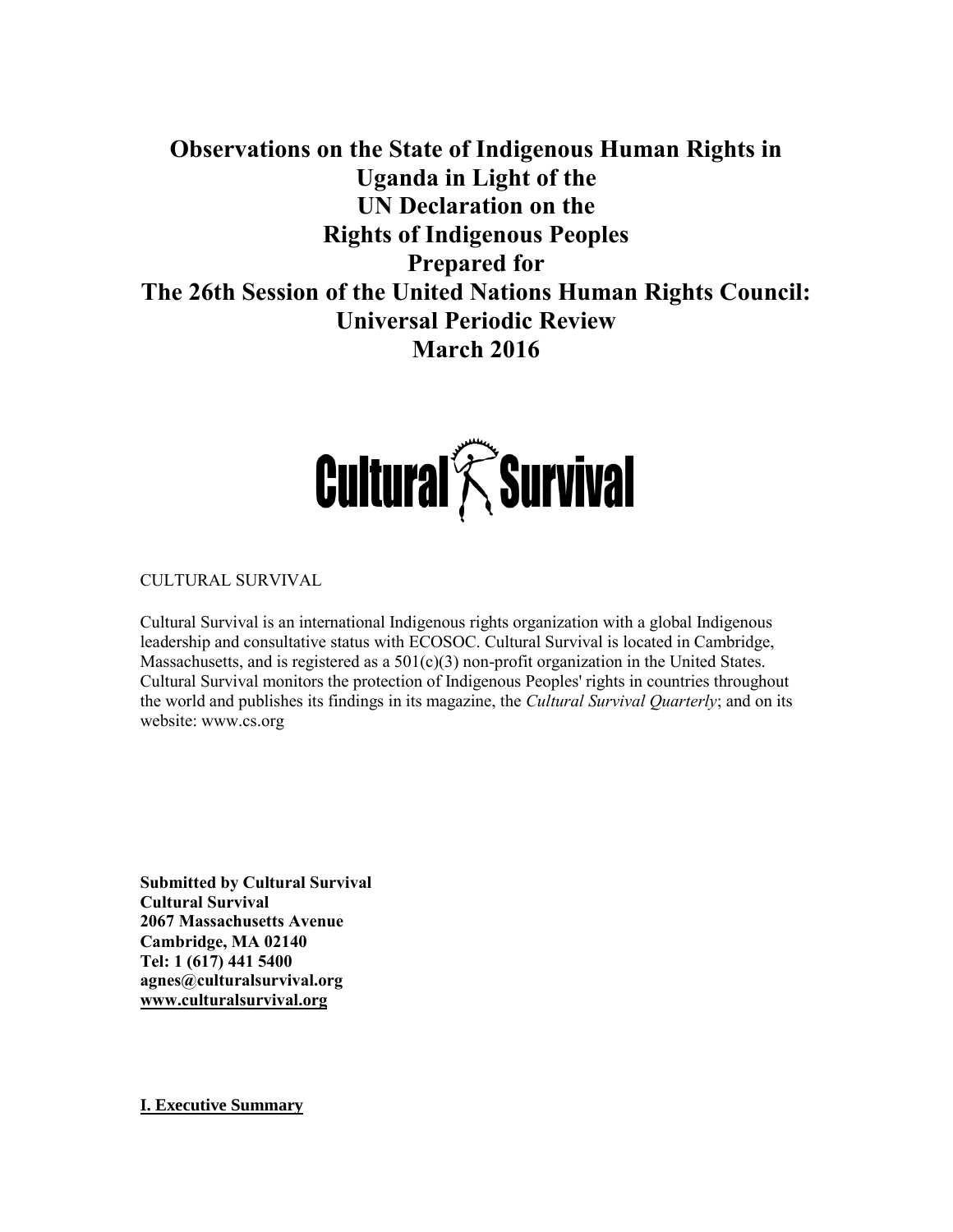Uganda has had a turbulent history of violent regimes of ruthless dictators since gaining independence from the United Kingdom in 1962. Since some stability has been achieved after current president Yoweri Museveni seized power, industrialization and globalization have marginalized minorities and Indigenous Peoples, violating the United Nations Declaration of Rights on Indigenous Peoples  $(UNDRIP)^1$ . The two Indigenous groups currently facing the most pressing issues are the Batwa and the Karamojong.

The Batwa have been struggling with forced eviction and securing land rights for over twenty years, as well as discrimination and abuse from other communities. There has been a violation of the community's right to Free, Prior and Informed Consent regarding mining in the Karamoja region, where the Karamojong are facing discrimination and substance abuse. Along with food scarcity, droughts and exploitation when forced to move to the capital, Kampala, these issues are all evidence that the Ugandan government must address concerns of minority and Indigenous Peoples whose rights are specified in the UN Declaration on the Rights of Indigenous Peoples, which Uganda, while absent at the voting of the UNDRIP in 2005, must abide by. The Outcome Document from the World Conference on Indigenous Peoples specifies actions State governments should be take into account in order to respect, protect, and fulfill Indigenous rights.

#### **II. Introduction & Background**

While Uganda was one of the few African countries that escaped European settlement during the period of colonization, the country was heavily abused for its natural resources, and did not escape the unrest that often followed independence in 1962 2 . The following dictators, Idi Amin and Milton Obote, are responsible for 300,000 and 100,000 separate deaths, respectively, from 1971 to 1986<sup>3</sup>. The overarching government gained some stability with Museveni's regime, but the country has remained subject to armed fighting among ethnic groups as well as from rebels and armed gangs.

The Batwa and Karamojong, as well as a number of other Indigenous groups in Uganda are all located in remote regions throughout the country, far away from Kampala, the capital, where much of the society is centralized. The Batwa number around 6,700 people and live in southwest Uganda near the Bwindi Impenetrable National Park, which is their homeland<sup>4</sup>. The Karamoja region of Uganda is in the northeast corner of the country and the Karamojong have a population of over  $260,000$ <sup>1</sup>.

The government of Uganda does not implicitly recognize any group within its borders as Indigenous. The 1995 constitution promises "no express protection for indigenous people." While Article 32 of the constitution promises "affirmative action for those who have historically disadvantaged," it has been primarily invoked for the protection of children, women and people with disabilities. In 2005, a referendum to end one-party politics was passed – another essential democratic development that is promising for Indigenous groups currently disadvantaged.

#### **III. First Cycle of UPR Recommendations**

The following recommendations were accepted by Uganda during the 2011 review but have yet to be fully implemented:

A. *"Pursue accommodative dialogue with indigenous communities, with a view to minimize disruptive approaches to their lifestyle and traditions while improving their life conditions."*  (Algeria)

B. *"Continue to take legislative and administrative measures to improve the rights of BATWA people."* (Republic of Congo)

C. *"Continue to take measures to ensure an effective compliance with the legislations regarding the most vulnerable groups of the population."* (Costa Rica)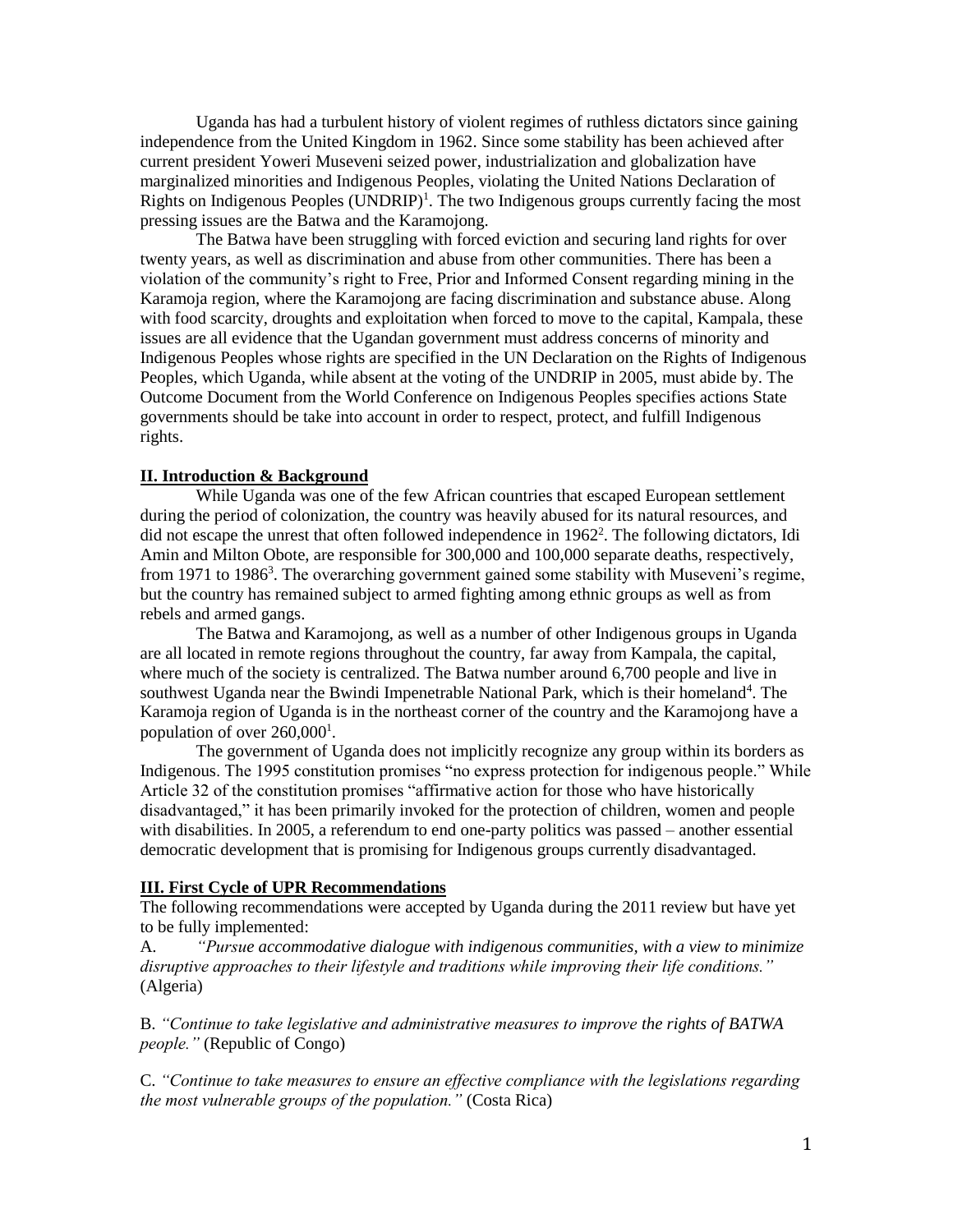D. *"Continue efforts to protect the rights of marginalized and vulnerable population."* (Nepal)

E. *"Align policies to ensure access to land and water for pastoralists with the African Union Framework on Pastoralism and conclude regional agreements to facilitate cross-border pastoralism."* (Netherlands)

#### **IV. Rights Violations**

## **Land Rights to the Bwindi Impenetrable National Park (UNDRIP Articles 8, 10, 25, 26, 27 28)**

The Bwindi Impenetrable Forest is home to a teeming biodiversity of flora and fauna, the endangered mountain gorillas, and to the Batwa peoples, known as pygmies, for thousands of years. In 1992, the forest was made into a protected national park and the Batwa were forcibly evicted from their homeland of an estimated 60,000 years. Since the government does not recognize them, they had no title to the land and were "thrust into a world that was alien and unforgiving<sup>4</sup>."

In addition to this violating a number of articles in the United Nations Declaration of Rights on Indigenous Peoples, the treatment of the Batwa by the Ugandan government also violates domestic laws, including the Ugandan Land Act of 1998 and National Environmental Statute of 1995 that aims to respect and protect customary and traditional uses of land. While an updated land policy was unveiled in 2013 that is supposed to better allocate national land to specific entities, the International Working Group for Indigenous Affairs feel that is going to be slow to implement.

The Batwa have never been compensated for the eviction of their traditional forests. Rather, they have been turned into low-wage tour guides within the park. The administration that now handles the park, the Uganda Wildlife Authority<sup>5</sup>, employs a number of Batwa to work on the Batwa Trail for tourists.

# *Indigenous Land Rights vs. Conservation*

40.2 percent of Karamoja's total land under protection of Uganda Wildlife Authority. Karamoja communities were violently evicted by the government from these fertile protected areas, which they had traditionally used for grazing animals. Desertification and climate change have contributed to a reduction in quality soil for agriculture on the lands, which are left for the Karamoja, causing frequent floods and irregular rain patterns that exacerbate malnutrition. This led to loss of human life and destruction of property, in which the argument arose that the government seemed to care more about wild animals than rights-holding citizens<sup>6</sup>.

Through a window in the Ugandan Wildlife Authority Act, communities are allowed to participate in wildlife management. It allows collaborative arrangements for wildlife, meaning communities can stay within these areas and manage their own land instead of it being taken away from them by the government. This provision applies to the Batwa, as well as Indigenous groups in Karamoja. However this opportunity for collaboration has not been utilized. Cooperation between the Uganda Wildlife Authority and these communities can bring about positive solutions that ensure conservation but do not disadvantage the Indigenous communities in the area in any way.

## *Mining in the Karamoja Region & Violation of FPIC (UNDRIP Articles 10, 11, 19, 28, 30)*

The Karamoja region of Uganda is home to over a million people, and a great percentage of those are Indigenous Peoples. An in depth study carried out by Human Rights Watch in 2013 has found that companies have explored for minerals and actively mined on lands owned and occupied by Karamoja's Indigenous People, violating land rights established in the UN Declaration on the Rights of Indigenous Peoples, including the right to Free, Prior and Informed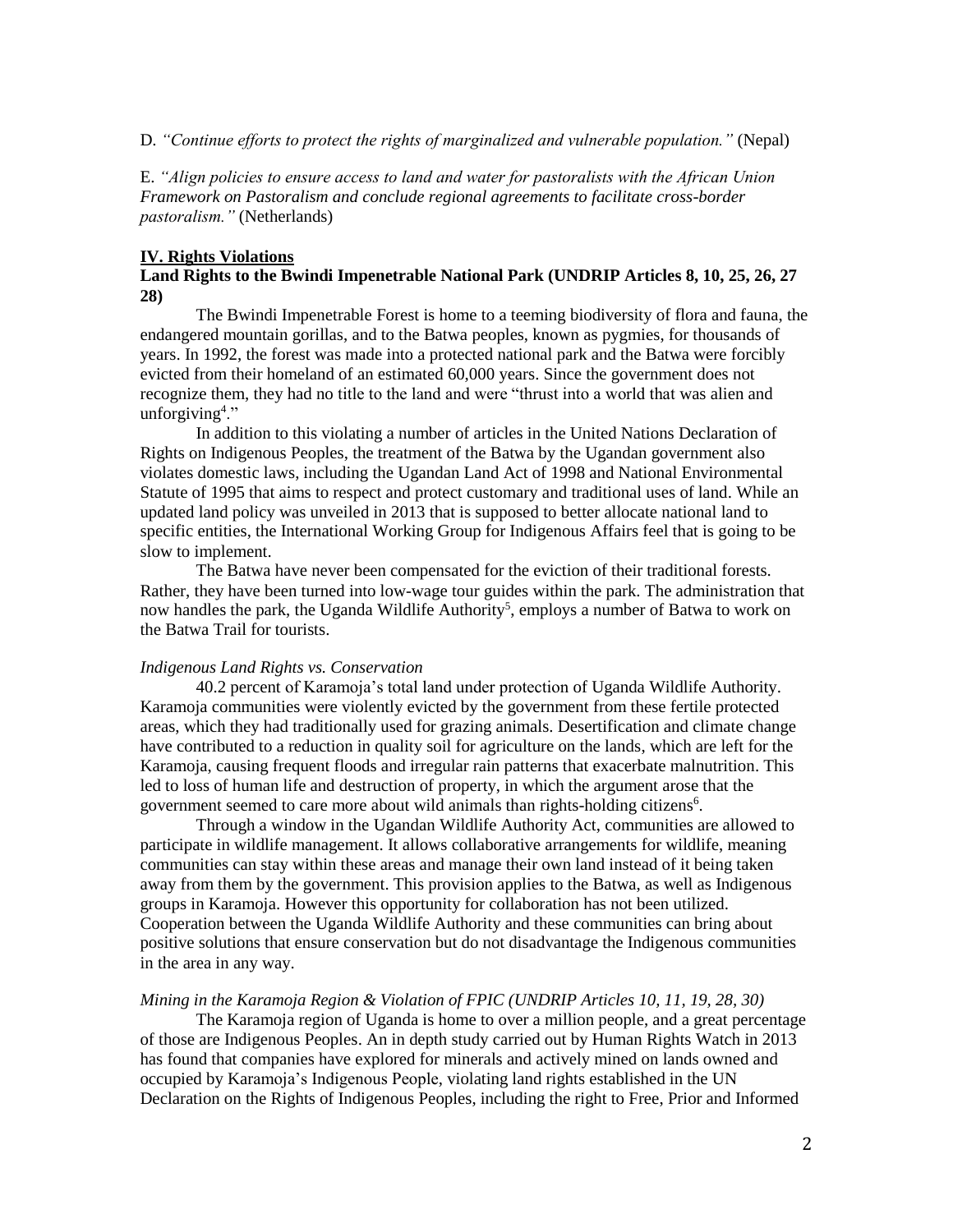Consent. The government of Uganda has allowed concessions to mining companies, such as East African Mining, Indian jewelry company Jan Mangal, and DAO, a Saudi /Kuwaiti construction firm, without the consent of the Indigenous Peoples in the area. Instead, the Karamoja people only found about mining concessions on their lands when "employees and soldiers entered their lands and began taking soil samples from their gardens and even within their homes<sup>7</sup>." A Karamoja man from Lois parish, in Kathile, Kaabong explained:

"Eight men in yellow uniforms just entered my garden and started excavating – they said nothing…. They just started digging and taking my soil. I just looked at them. I was afraid. So, I couldn't get near them. They stepped on some of our crops and damaged them. I asked them, 'Why are you destroying our crops?' They said, 'It will be good for your survival…' We were afraid and feared to stop them. They moved around like a rooster, like this was their land."

The Ugandan government has accelerated licensing of companies to carry out exploration and mining operations – a more than 700 percent increase between 2003 and 2011. Due to excessive mining in the Karamojong region, basic survival of the traditionally seminomadic cattle raising has been increasingly jeopardized, thus increasing the vulnerability of food insecurity for the 1.2 million residents.

 Mining companies have expressed that because land in Karamoja is owned communally, it's then difficult for the mining companies to identify the rightful owners for compensation or consultation. Although Simon Peter Nangiro, chairman for Karamoja Mines Association, told the Guardian that speculators have been holding licenses for many years but the government has kept quiet about it. The abundance of these precious and expensive minerals like gold and marble are supposed to transform this remote corner of Uganda but instead it has exacerbated and even increased the chronic poverty.

The Indigenous Peoples of Karamoja are aware of their rights and are insisting that the operations of the companies be carried out differently: "If companies come, as a visitor comes to your home, they should first consult you. They should consult us, make us an offer, before they start work… Instead, they go to the government only, they don't come to us… You can tell whether a government is a good by whether they consult with us [in making decisions that affect us]," said one elder from the region<sup>7</sup>. The government of Uganda must take steps to ensure a process of Free, Prior and Informed Consent is carried out in the Karamoja region before any future projects are negotiated.

As one elder puts it "People would not refuse as long as we agree what we really want and they agree what they [the company] want from us…. We could only give a portion [of our land], not the whole area. We would need to keep part of the land for our cultivation, part of the land for our animals to graze…. It would be essential that the land could and would be rehabilitated<sup>7</sup> *.*"

Human Rights Watch interview with L.R., Dodoth elder, Kaabong town, July 4, 2013. In addition to emphasizing the importance of land for cultivation and grazing, several other community members further explained that they would not consent to exploration or mining at spiritual sites or gravesites.

Mining companies in Karamoja include East African Mining Ltd. (EAM), a local subsidiary of East African Gold, incorporated in Jersey, holds exploration licenses covering several hundred square miles of Kaabong district. DAO Uganda Ltd., a Ugandan limited liability company incorporated on August 1, 2012, by two business men, Mohammed Aoun and Qasim Askari, based in Kuwait, Aoun is the chairman of the Kuwaiti construction company DAO Group. DAO's Ugandan holdings include a cement plant in Budaka, southeast Uganda, which was opened in November 2012<sup>7</sup>.

#### **Ending Abuse and Discrimination (UNDRIP Articles 2, 7, 8, 15, 16, 21, 22, 24)**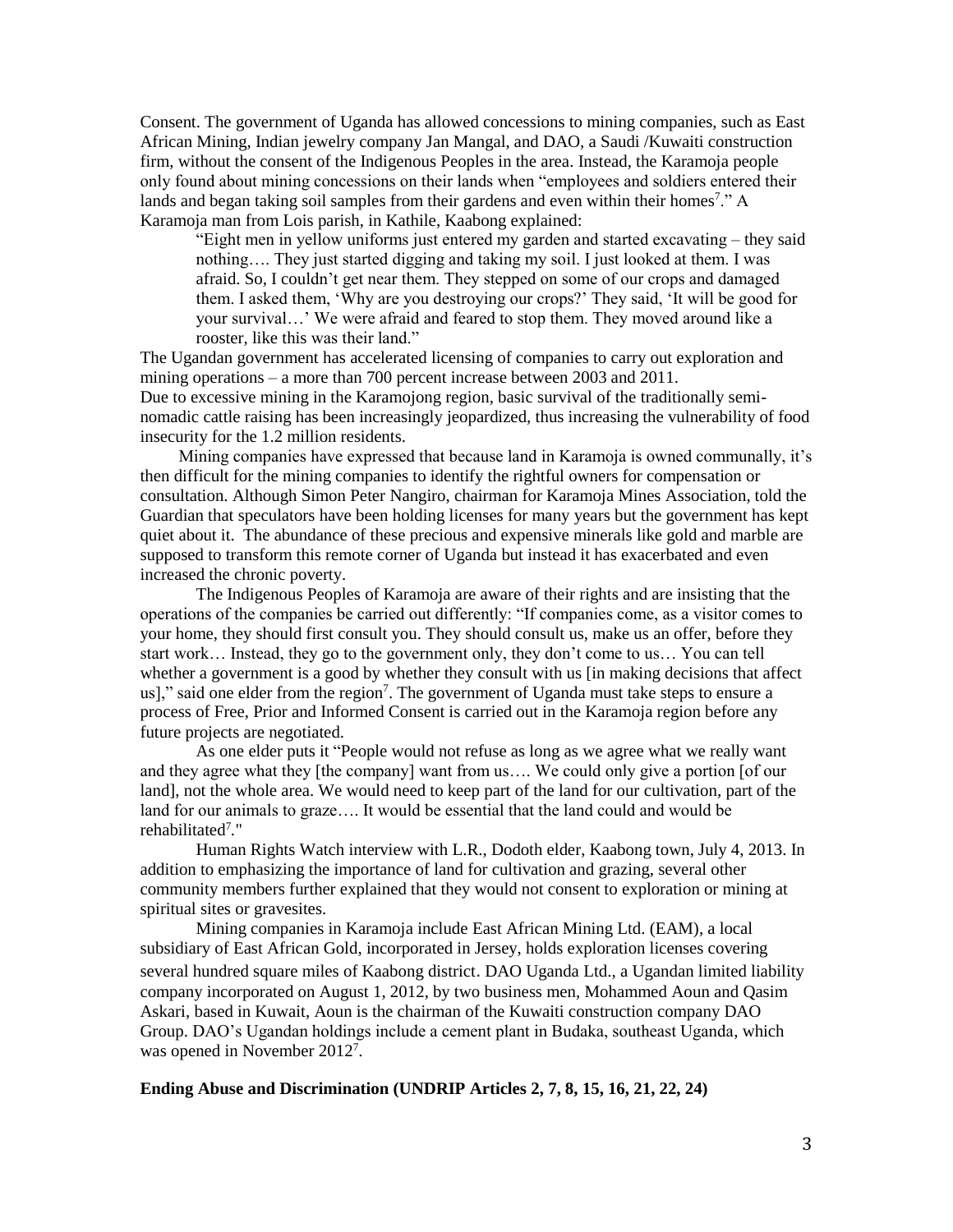The Batwa disproportionately experience high levels of extreme poverty. The conditions that they live in are "squatter-like and abject poverty". Surrounding communities discriminate against the Batwa, describing them as "backwards, primitive and lacking civic consciousness<sup>9</sup>." This discrimination has allowed for very serious abuses to go unaccounted for. Do to a lack of opportunities, the Batwa regularly take on low-wage jobs in which they are exploited for their labor. Sexual abuse toward Batwa women is a particularly rampant problem, escalating in recent years due to a myth that has spread through surrounding communities that sex with a Batwa woman cures AIDS. This has led to a huge number of HIV-infected Batwa, who often shy away from receiving treatment because they lack financial resources and will face discrimination from those who provide the services $10$ .

## **Providing Quality Education (UNDRIP Articles 14, 15, 17, 21)**

School drop out rates due to discrimination from other children is a common occurrence with Batwa children. The Batwa had their first university graduate in 2015, a young woman named Alice, who believes that education is the key to the success of the Batwa people. Alice speaks about the discrimination that she faced while completing her education<sup>8</sup>: "The [non-Batwa] never wanted to sit in the classroom with [me]... the non-Batwa, even the teachers, they never wanted to share anything with me, because they used to say, 'Look at that [Batwa]'.... it wasn't easy for the Batwa to continue their studies." Stopping discrimination in schools and providing quality culturally relevant education that is accessible and affordable, and in Indigenous languages to Batwa children is a key goal to ensure a successful future for the Batwa community that has yet to be fulfilled.

## **Addressing Malnutrition in Karamoja (UNDRIP Articles 21, 24, 29)**

Uganda suffers from extremely high rates of child malnutrition, leading to stunting, a range of health problems, and lack of productivity in the workforce. Rates of malnutrition, food insecurity and conflict are especially high in the Karamoja Region. Nearly 20 percent of Karamojong children do not survive passed their 5th birthday, and the maternal mortality rate in Karamojong is 72.4 percent higher than the average figure for Uganda In children, chronic malnutrition, which results in stunted growth, was at a high of 45 percent in the region compared to 33 percent nation-wide. Almost 45 percent of children in Karamoja eat only one meal per day<sup>7</sup>.

As Uganda invests in preventative healthcare and nutrition programs, it should involve community leaders from the most affected areas in the design of these projects. Education levels of mothers has shown to be among the major determining factors in child nutrition, therefore, any funding for nutrition programs should include as a priority the access to education for women, particularly Indigenous women. Iron-deficiency anemia remains the single most threatening condition to women of reproductive age, and the government of Uganda needs to help provide Indigenous communities with the means to ensure food security and properly maintain the health and continuation of their populations<sup>11</sup>. Food insecurity stems from the inability of farmers to increase agricultural activity and the lack of employment opportunities, which results in the inability of most households to generate sufficient income. Low crop productivity in 2013 was aggravated by dry spells, diseases, and pests. Since the mining boom in the Karamoja region, local communities have been voicing "serious fears of land grabs, environmental damage, and a lack of information as to how and when they will see improved access to basic services or other positive impacts" A community member expressed, "Famine has killed many people in this place. Drought has dried the crops. Even wild animals are suffering."

The Karamoja region is also severely lacking healthcare infrastructure. With many families needing to walk up to 20 km to reach services, receiving quality healthcare can become secondary to those who consider travel too expensive or dangerous<sup>11</sup>. Karamoja's health system consists of 101 facilities of different sizes and types: one regional referral hospital, four general hospitals, four health centre IVs (HC IVs), 35 HC IIIs and 57 HC IIs. Of these facilities, 22 are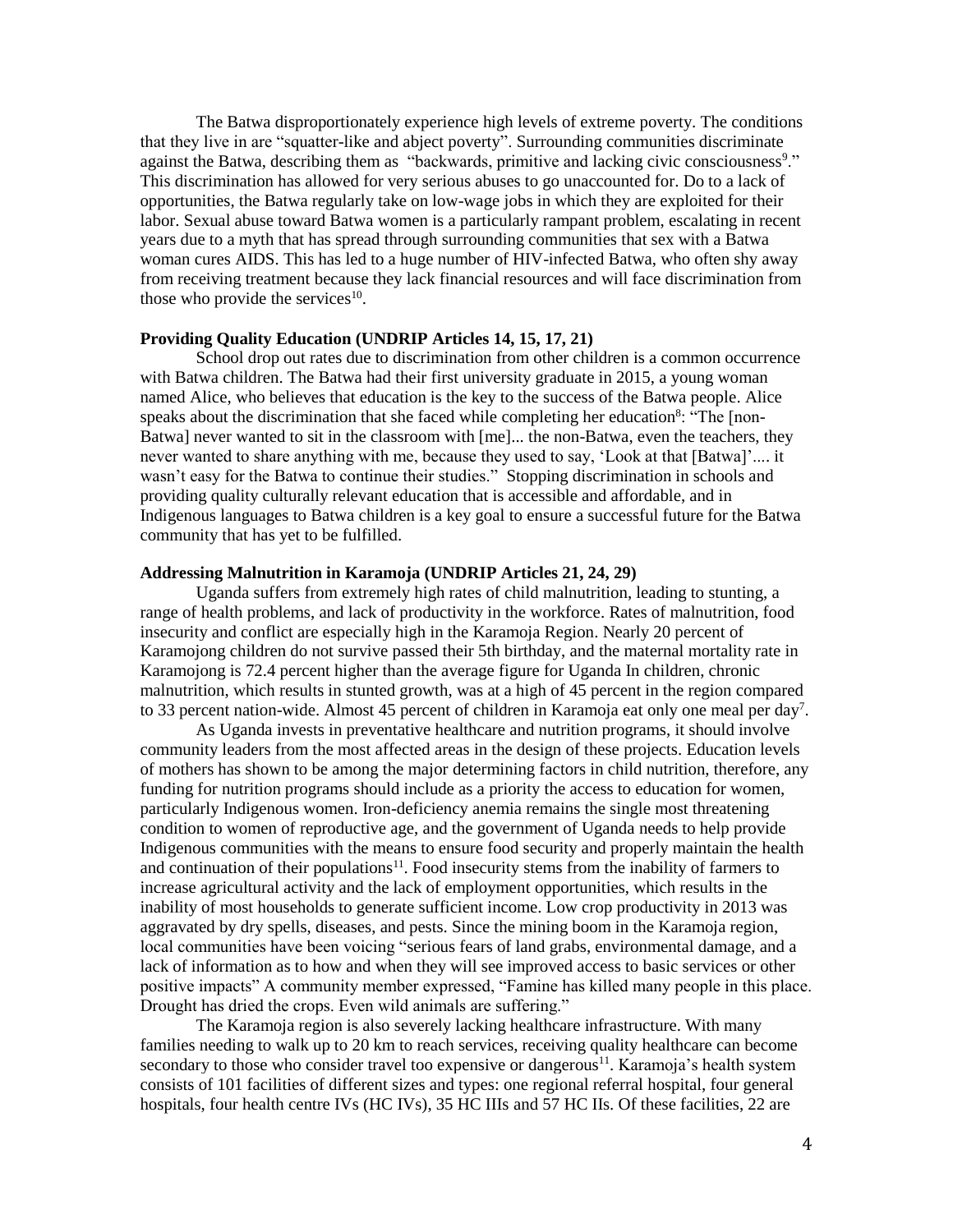owned by the private not-for-profit sector, while the remaining 79 are public owned. There are hardly any private for-profit facilities in the region.

# **V. Questions**

1. How is the government of Uganda going to tackle the crisis of the Batwa people regarding their land rights to the Bwindi Impenetrable National Park?

2. What steps is the Ugandan government taking to combat the food and water crises of the rural regions in the country and stabilize the communities?

3. What steps is the Ugandan government taking to implement a process of consultation with local communities before mining projects are carried out on their lands?

# **VI. Recommendations**

Cultural Survival recommends that the government of Uganda:

- 1. Officially Endorse the UN Declaration on the Rights of Indigenous Peoples
- 2. Recognize Indigenous Peoples in the Ugandan Constitution
- 3. Recognize the Batwa people as customary owners of the lands now known as the Bwindi Impenetrable National Park, and compensate them for their forced eviction in 1992.
- 4. Re-admit the Batwa to their homeland and engage the Batwa in a co-management of the forest.
- 5. Ensure that all Batwa children have access to a quality, culturally relevant education, free from discrimination.
- 6. Take concrete steps to discourage the discrimination of the Batwa by members of surrounding communities and to dispel harmful myths.
- 7. Ensure the Batwa have access to healthcare free of discrimination.
- 8. Ensure a process of Free, Prior and Informed Consent is implemented before before any development projects, especially mining, are initiated where the Batwa or Karamojong Indigenous Peoples may be affected.
- 9. Ratify ILO Convention 169.
- 10. Invite UN Special Rapporteur on the Rights of Indigenous Peoples to visit Uganda
- 11. Create a National Action plan on implementing the rights of Indigenous Peoples based on the World Conference on Indigenous Peoples' Outcome Document.
- 12. Amend the Mining Act to include a requirement for clear evidence of Free, Prior and Informed Consent from affected communities prior to the granting of exploration licenses, and again prior to the granting of mining leases.
- 13. Urgently implement a land tenure registration system that increases land tenure security, particularly for communal land owners.

*<sup>1</sup> International Working Group for Indigenous Affairs. "Uganda." International Working Group for Indigenous Affairs. Accessed November 10, 2015.*